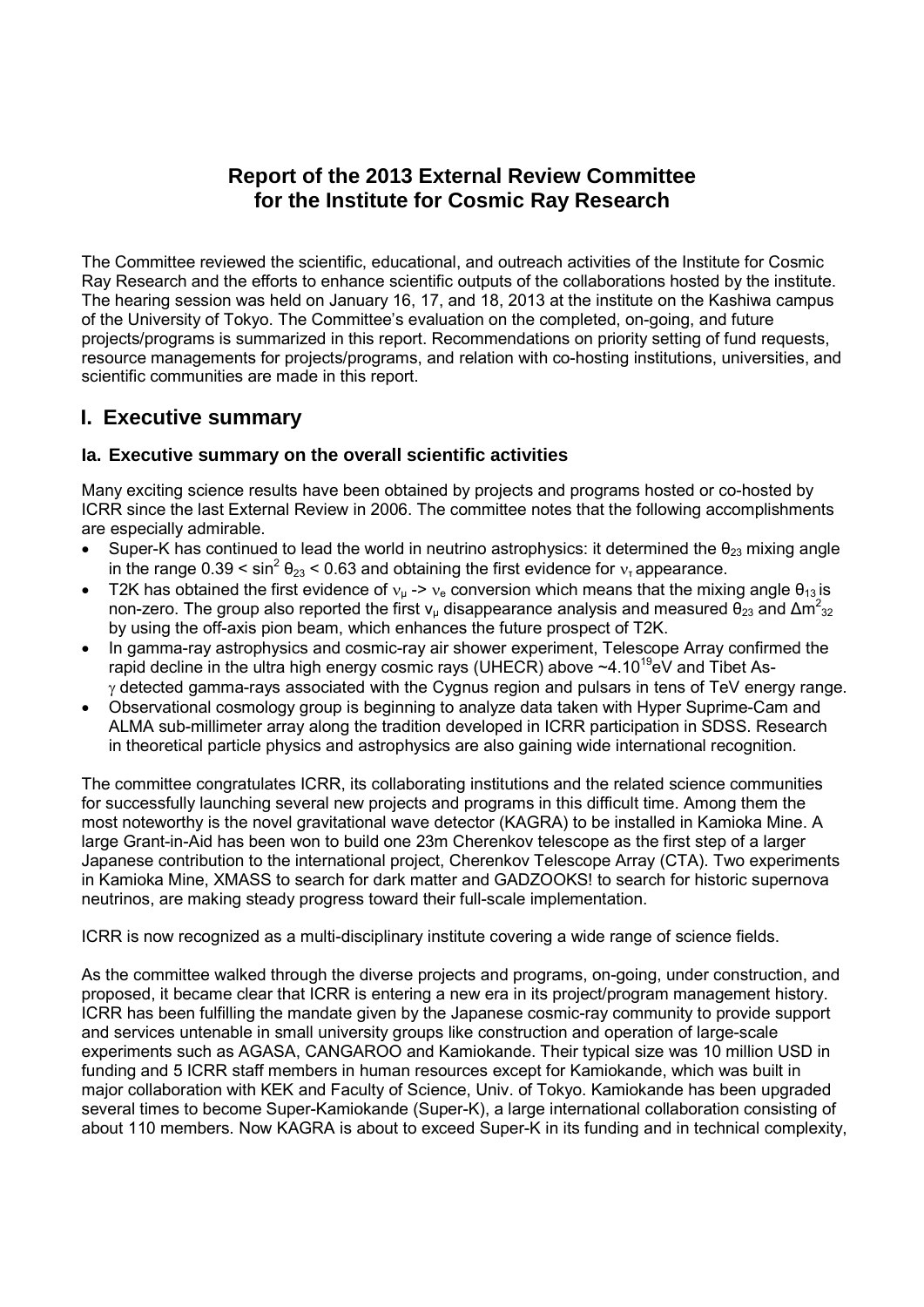implying needs for 100 or more engineers and scientists. CTA, XMASS-1.5, and the TA upgrade probably require funding 15-50 million USD each, which is close to or exceeds the upper limit of Granin-Aid. Hyper-Kamiokande (Hyper-K) will probably require funding exceeding 500 million USD. The totality of the required fund and human resources are much more than what ICRR has been managing. The institute has to set clear priority to the proposed projects and programs, and lay out a strategic plan for fund request and allocation of human resources.

The committee is very pleased to see that ICRR has begun to make more efforts to enhance its graduate programs on the main campus (Hongo Campus) of University of Tokyo. It commends the launching of the ICRR Spring School targeted to undergraduates and is pleased to hear that these efforts are already bringing positive results.

The committee congratulates Prof. Takaaki Kajita, the Director, for the 2012 Japanese Academy Award. This award testifies to the great contribution Prof. Kajita, ICRR, and the Kamiokande/Super-K group have made in the discovery of the neutrino oscillation.

# **I. Executive summary of individual projects/programs**

## 1. Neutrino and Astroparticles

### 1-1) Super-K

Since the recovery from the catastrophic breakage of phototubes, the collaboration has completed two runs and added more than 13k atmospheric neutrino events and 28k solar neutrino events. Based on the total atmospheric neutrino data accumulated until 2012, they studied  $v_{\mu}$ - $v_{\mu}$  and  $v_{\mu}$ - $v_{\tau}$ oscillations in greater detail than before and obtained the tightest constraint to the mixing angle  $\theta_{23}$ . The broad energy and zenith angle coverage enabled to determine the parameters in the 3 flavor mixing scheme for the first time. They have demonstrated that  $\theta_{13}$ , the mass hierarchy and the CP violating phase δ can be determined on the atmospheric neutrino data. The collaboration has completely renovated the electronics and data retrieval system which will enable to record 6 million events per second. Super-K will remain to be the leading instrument in this field.

### 1-2) T2K

T2K began science operation in February 2010 and collected data until the East Japan Earthquake damaged the beam line in Tokai Laboratory in March 2011. Until then, the proton synchrotron had delivered 3 x 10<sup>20</sup> protons on target. With the delivered beam T2K has reported the first evidence of  $v_{\mu}$  ->  $v_{\mu}$  conversion demonstrating that  $\theta_{13}$  is non-zero, the first  $v_{\mu}$  disappearance analysis, and the measurements of  $\theta_{23}$  and  $\Delta m^2_{32}$ . These studies have demonstrated that significant constraints on the CP violation can be obtained by increasing the beam intensity of the Tokai proton synchrotron.

### 1-3) XMASS

Data have been reported from the prototype detector with a fiducial volume of 100 kg: An energy threshold of 0.3 keV has been achieved which makes XMASS competitive with DAMA for light dark matter. Upper limits on the solar axion have been obtained in the mass range below 40 keV. This XMASS limit is lower than those given previously by CoGeNT and CDMS in the axion mass ranges <<1keV and 10-40keV. Important sources of background have been identified and removal of them will be crucial for the proposed upgrade to the 1 ton detector, XMASS-1.5.

### 1-4) Hyper Kamiokande R&D

Hyper Kamiokande (Hyper-K) is the next-generation of long-baseline neutrino oscillation experiments designed to obtain decisive information on the CP violation and the mass hierarchy in the neutrino sector. It will require a long-term availability of a very stable mega Watt class proton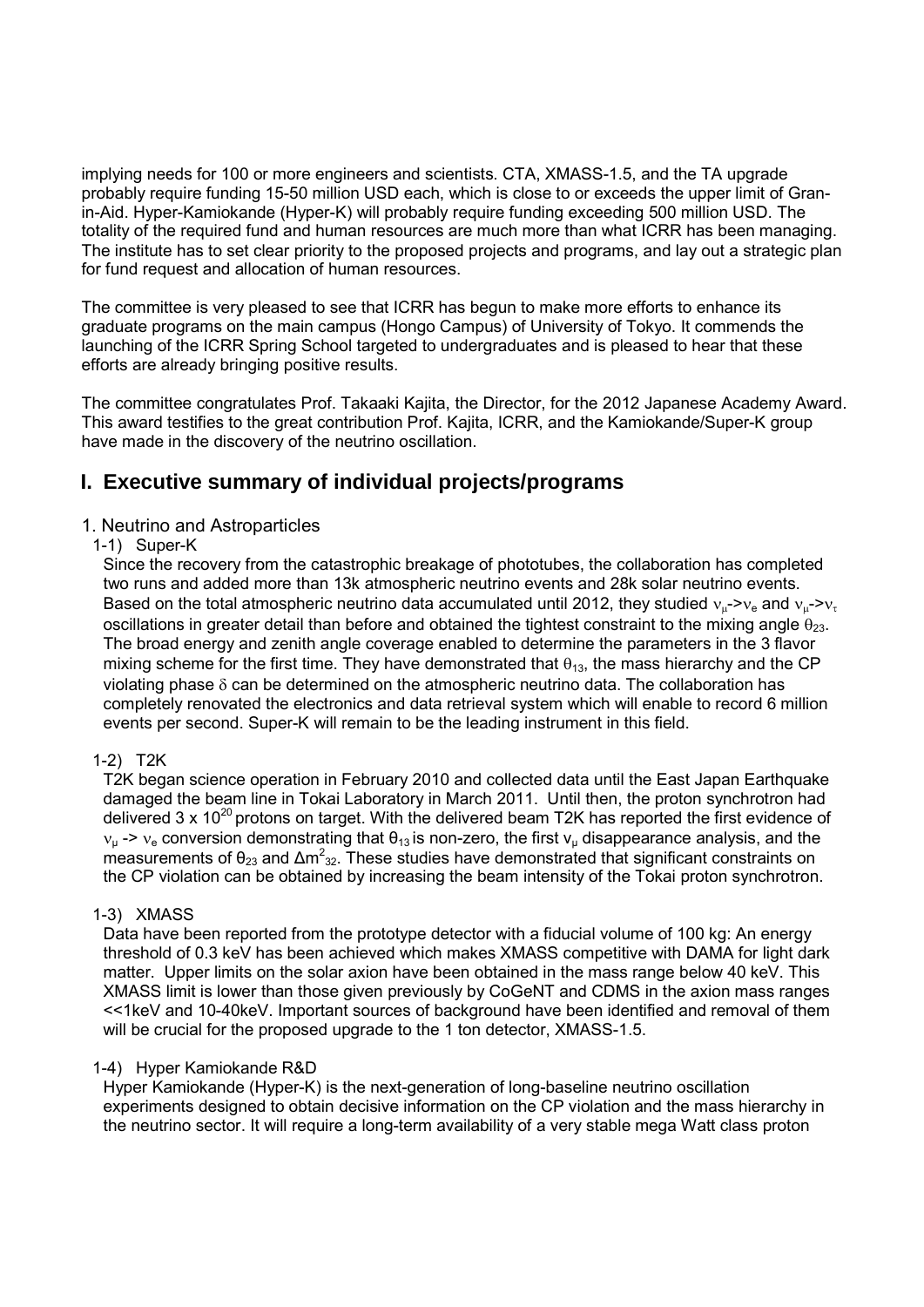beam and a gigantic detector with a sensitivity far surpassing Super-Kamiokande. At present ICRR and KEK are collaborating on refinement of the proposal. The accelerator and the beam at J-PARC also require a major upgrade.

#### 2. High Energy Cosmic Rays

#### 2-1) Cherenkov Telescope Array (CTA) R&D

The group has won a large Grant-in-Aid to complete the first mirror and camera system for the Large Size Telescope, an important subsystem of CTA. The R/D phase is proceeding well and the key components have been prototyped successfully. The Japanese CTA consortium plans to contribute four Large Size Telescopes each for the Northern and Southern sites which will greatly improve the sensitivity of cosmic γ-ray observation in the 20 – 200 GeV range. The group needs additional funding of about 40 million USD by 2016.

#### 2-2) Tibet As-γ

Anisotropies of cosmic rays at multi-TeV energies have been observed in addition to the discovery of multi TeV gamma-ray sources in the Cygnus region and at known pulsar locations. The group is finding a hint that the comic-ray mass composition becomes heavier above the knee region (3 x 10<sup>15</sup>) eV). The data collected over 15 years on the solar shadow and the anisotropy of cosmic-ray arrival direction are enabling the group to study the magnetic field distribution in the solar system. The group is adding muon detectors to improve gamma-ray selection and 100 burst detectors in the central part of the array to improve proton, alpha, and heavier nuclei separation in the Knee region.

#### 2-3) Telescope Array

The Telescope Array was brought into full operation at an impressive speed. Cosmic-ray spectrum above 1.6 x  $10^{18}$  eV has been published showing clear evidence for a rapid decline in the flux of events above  $\sim$  4 x 10<sup>19</sup> eV. The collaboration is preparing for the low-energy extension (TALE) and considering 3 near-future options: 5 more years of operation with the current configuration, increase of the area of the surface detectors by a factor of 4, and addition of a fluorescence detector if a new funding becomes available.

### 2-4) CANGAROO

The Cangaroo Observatory has been brought to a successful conclusion with the detection of a number of sources also observed by the H.E.S.S. telescope system.

#### 2-5) Ashra

Ashra is a wide-angle telescope to detect various transient events in the optical waveband. The first Ashra telescopes constructed in Hawaii have demonstrated the function of the concept. However, execution of the project was delayed due to shortage of manpower and resources. The project is far behind its initial goals while its competitors are already publishing results.

### 3. Astrophysics and Gravitational Waves

#### 3-1) KAGRA: Large Scale Construction

The group won funds to build the cryogenic gravitational wave detector, KAGRA, in the Kamioka mine. Its design has been based on the experience the group has gained through construction and operation of the 100m cryogenic locked interferometer system (CLIO) between 2003 and 2009. This prototype demonstrated some reduction in thermal noise with use of cryogenic mirrors but additional improvement is needed to reach the goal set for KAGRA. KAGRA will be the world-first cryogenic gravitational wave detector operated at an underground site. An international team is now forming around ICRR and several workshops have been organized to recruit young collaborators.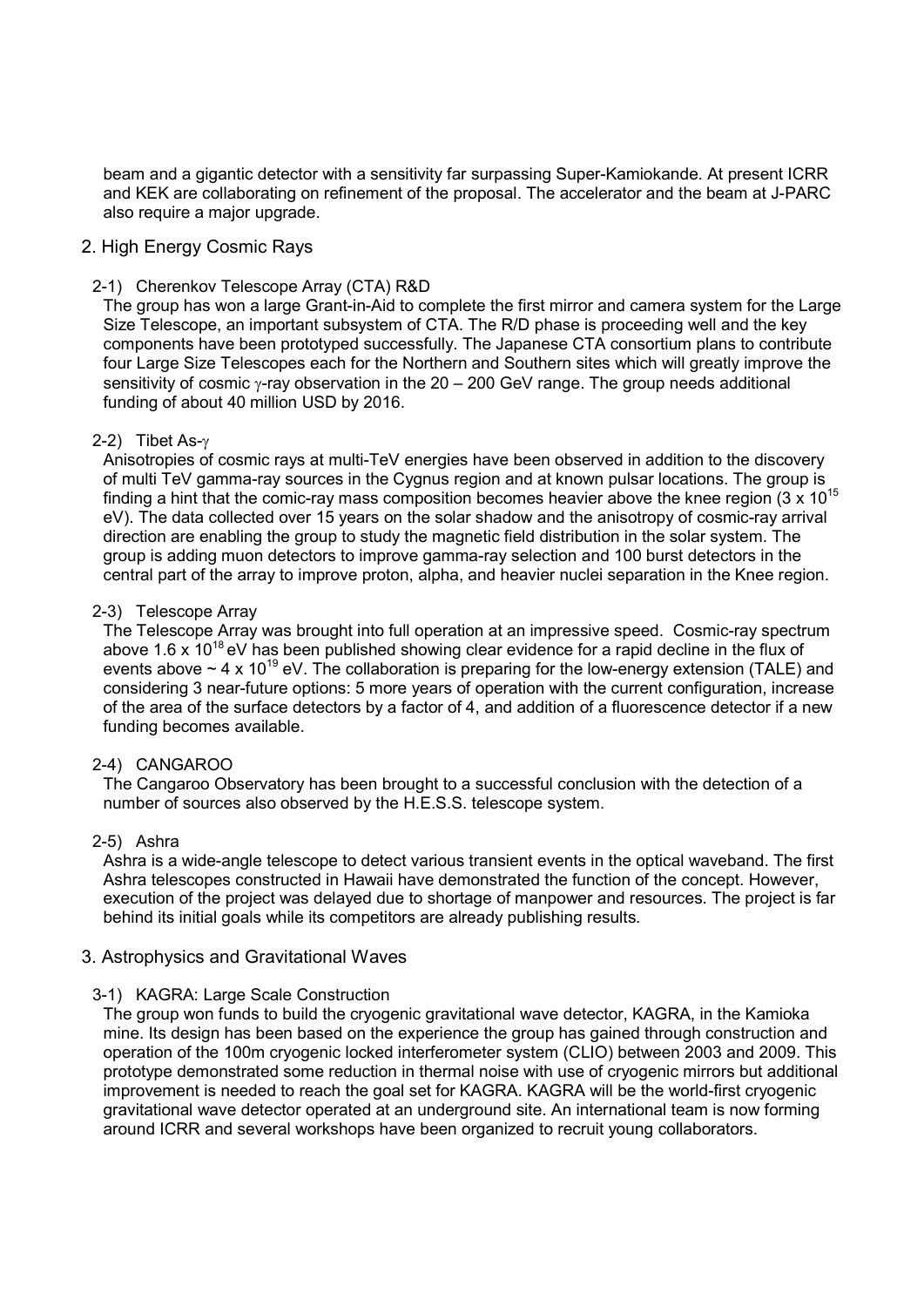#### 3-2) Observational Cosmology

The Observational Cosmology Group has played a major role in the Sloan Digital Sky Survey collaboration studying many topics including the baryon acoustic oscillation, Type Ia supernovae and their host galaxies, and strong lensing of quasars. More recently they have studied the re-ionization history by measuring the optical depth of the Ly-alpha emission. Research efforts based on the data from Hyper Suprime Camera (HSC) at Subaru and ALMA have begun, marking a new start of observational cosmology at ICRR after SDSS.

#### 3-3) High Energy Astrophysics (Theory)

The group has been studying astronomical acceleration sites including millisecond pulsars and magnetars to estimate their contribution to the observed cosmic-ray positron flux.

#### 3-4) Theory

The theory group covers particle physics and cosmology. They obtained a limit on the mass of unstable gravitino from the abundance of light nuclei, a limit on the dark matter annihilation rate from the CMB angular power spectrum, and a limit on the axion density from the decay of the axionic string and domain wall. The group also studied a possible SUSY breaking scenario consistent with the Higgs discovered at LHC.

#### 3-5) Primary Cosmic Rays

Important measurements of <sup>14</sup>C in tree rings and of <sup>10</sup>Be in ice-cores have been used to gain better understanding of the earth's climate system going back to 5200 BC. The main proponent of this study is moving to a university faculty position elsewhere.

# **II. Evaluation of individual projects/programs**

### 1. Neutrino and Astroparticles

### 1-1) Super-K

The last External Review took place in 2006 just after the full recovery of the facility from the 2001 accident of PMT breakage. After the recovery from the accident, the collaboration completed SK-III run and began SK-IV, and added more than 13k fully or partially contained atmospheric neutrino events and 28k solar neutrino events to the already impressive archive of neutrino data. Since then Super-K has resumed its status as the world leader.

The committee noted important accomplishments in three areas: the first is in the area of the atmospheric neutrino. Using the total data accumulated until 2012, the group studied  $v_{\mu}$ - $v_{\rm e}$  and  $v_{\mu}$ - $\rightarrow$ ν<sub>τ</sub> oscillations in greater details than before and determined mixing angle  $\theta_{23}$  and mass difference  $\Delta m_{23}$  to a better accuracy; determined for the first time the mixing parameters in the 3 flavor mixing scheme. The latter work has shown the path to solve the degeneracy between the two mass hierarchies and measure the CP violation phase in the leptonic sector.

The second area of their contribution is in the area of solar neutrinos: the measurements on  $\theta_{12}$  and  $\Delta m_{12}$  have been improved significantly. The third accomplishment is improvement in the detector system. The collaboration has completely renovated the charge measurement electronics to QTC (charge-time-conversion) and data retrieval system to an Ethernet-based system. This allows very fast data taking, up to 6 million events per sec, Super-K is now able to record the 2.2 MeV γ-rays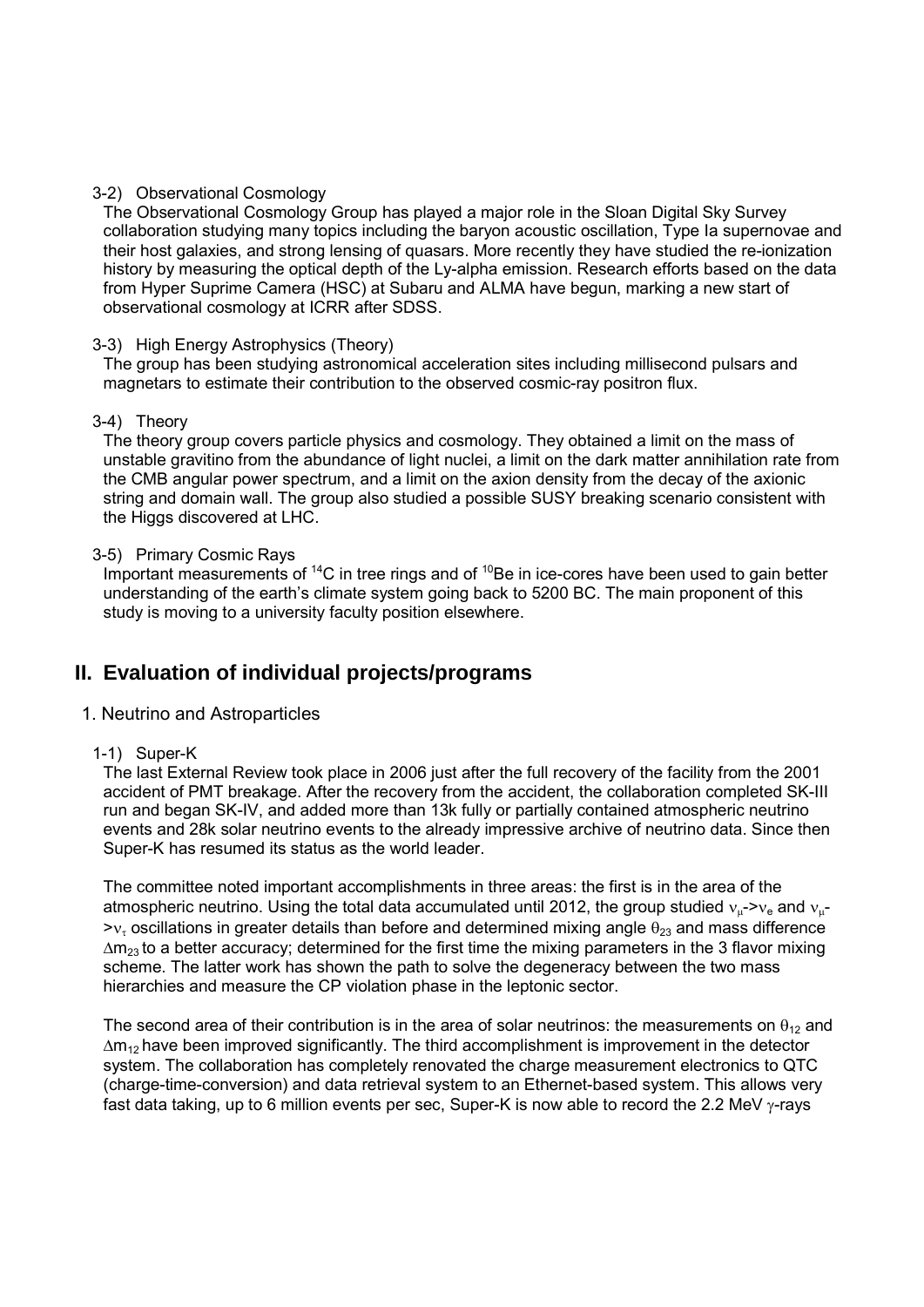from neutron capture by hydrogen atoms and ~20 million neutrinos from a near-by supernova explosion (e.g., Betelgeuse).

The future plans of Super-K include GADZOOKS!, an experiment to detect background neutrinos from historical SNs. It will complete the feasibility study in a year and proceed to a full project if the study is successful.

Independently of the future plans, the Super-K experiment will continue to add statistics and try to solve the mass hierarchy problem, find CP violation in the lepton sector while waiting for a supernova explosion in the Galaxy, and the proton decay.

For several more years, Super-K group will continue to lead the field. However, great discoveries may not come in the near future and the work will be focused more on the refinement of the past analyses. The Committee sees possible issues in the recruitment of good graduate students as well as in keeping high morale in the group. GADZOOKS! will be an interesting and important new initiative to mitigate these issues.

#### 1-2) T2K

The T2K experiment started data taking in early 2010 with a modest beam power and reaching  $\sim$ 10<sup>14</sup> protons per sec on target in early 2011 when the Eastern Japan earthquake inflicted serious damage to the beam line. The group analyzed the data accumulated at that time with additional data taken 2012 to constrain the mixing angle  $\theta_{13}$  to be 0.033<sin<sup>2</sup>(2 $\theta_{13}$ )<0.188, or rejected  $\theta_{13}$ =0 at 3.2 $\sigma$ . This observation of the transition of the muon neutrino state into the electron neutrino state, or appearance of the electron neutrino was the first in the world. The next immediate goal of this experiment is to improve the precision of the measurement with an increased intensity of the beam from the Main Ring and longer data taking time. The aim is measurement of the  $v<sub>e</sub>$  appearance probability within <10% which will require  $\sim 8 \times 10^{21}$  protons on target (POT). The other important goal for the long-baseline neutrino experiments is the measurement on the muon neutrino disappearance, or determination of  $\theta_{23}$  to accuracy ~1% and of  $\Delta m_{23}$  to accuracy ~3%. When these high precision measurements are combined with the results from neutrino experiments at nuclear reactors and Super-K atmospheric neutrino experiment, T2K (possibly with other long-baseline experiments) will be able to set important constraints on the CP violation and the mass hierarchy in the neutrino sector. These results may possibly give some clue to the solution of the mystery of the matter dominance of the Universe. The precision achievable will depend on the values of the mixing angles and the CP violation parameter and may require combinations of measurements on neutrino and anti-neutrino beams and/or measurements at different base-line lengths. The T2K experiment in the next five years will also serve as an R&D experiment toward a next-generation of the long baseline neutrino oscillation experiment.

#### 1-3) XMASS

XMASS is an experiment to search for particle dark-matter and installed in the Kamioka mine. The experiment consists of a single-phase liquid xenon detector placed inside a new water tank. When compared with dual-phase detectors such as XENON and LUX, it has an advantage in scalability which will dramatically improve the self-shielding. On the other hand vertex location and fiducial definition is poorer near the detection limit and background rejection somewhat inferior. It seems too early to judge which concept is superior when driven to the required one-ton target masses.

The XMASS collaboration completed a 100kg detector (XMASS-I) in October 2010 and collected data until May 2012. On these data they published two science papers: an upper limit to the WIMP in the low mass region at a level comparable to that by DAMA but short of ruling out that by CoGeNT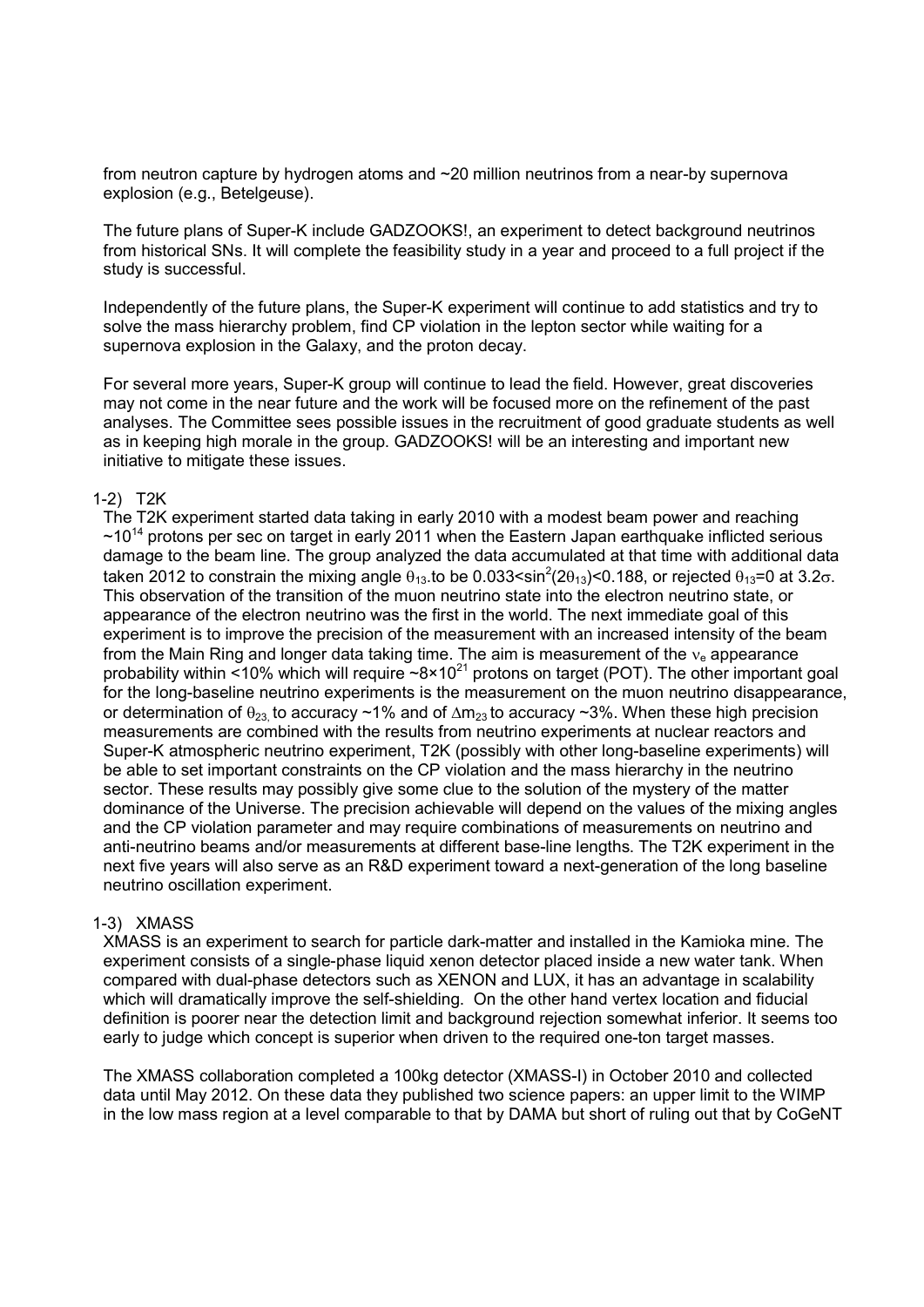2011; an upper limit to the solar axion (axion-like-particle) lower by a factor of 2 than that given by CoGeNT and CDMS in the mass range below 1keV and a best limit between 10 and 40 keV.

As is not uncommon for low-background instruments, the initial operation revealed unexpected sources of background. As a short-term solution, work is underway to shield the contaminants, and in the longer run to replace it by radioisotope-free materials. The collaboration will start a new run with the refurbished detectors in 2013 with a goal of setting an upper limit in the high mass region at a level comparable with Xenon 100.

While the group's future plan, XMASS 1.5, is a natural step towards a ton-scale installation, securing appropriate funding may be a challenge, as the estimated cost will require a funding of \$13M, the maximum given as a Grant-in-Aid. The Committee foresees severe competition between Xenon, LUX and/or CDMS.

#### 1-4) Hyper-K R&D

The next-generation of long-baseline neutrino oscillation experiments seek to obtain decisive information on the CP violation and the mass hierarchy in the neutrino sector. Such an experiment will require a long-term availability of a very stable mega Watt class proton beam and a gigantic detector with a sensitivity far surpassing Super-Kamiokande. Hyper Kamiokande has been proposed as such a detector. If realized, it will also become the ultimate instrument for nucleon decays and cosmic-relic neutrinos. At present the technical development for Hyper-K is at an advanced stage. ICRR and KEK are collaborating on refinement of the proposal for the next long-baseline experiment and will work toward realization of a MW-class proton beam at J-PARC. The latter effort requires a major upgrade including replacements of major accelerator components and the neutrino beam line, whose R&D need to be pursued in parallel.

The final precisions on sin<sup>2</sup> $\theta_{13}$  and CP violation ( $\delta$ ) will depend on the systematic error of the experiment including the uncertainty in the neutrino flux measurements and the neutrino interaction cross-sections. Each contributing systematic error has to be calibrated and/or measured to 5% or better in independent experiments to achieve an overall systematic error of 10%.

### 2. High Energy Cosmic Rays

#### 1) CTA – R&D

CTA is a large international project to study astrophysics, particle astrophysics, and cosmology using two large arrays of atmospheric Cherenkov telescopes, one each in the southern and northern hemispheres. The array will be able to detect high energy gamma rays in a broad energy range (~20GeV to ~100TeV) and resolve point-like sources to a few arc-minutes in angle. They expect to find ~1000 sources, including active galactic nuclei (AGN), star-burst galaxies, pulsars (PSR), pulsar wind nebulae (PWN), compact star binaries, and dark matter annihilation signals. A main motivation is that TeV observations yield unique information on the most violent processes that represent a significant fraction of the Universe's overall energy budget and have been playing an important role in cosmological evolution. The project also presents unique opportunities for discovery including the search for dark matter, the identification of the sources of the cosmic rays, the determination of the infrared universal background and the possible detection of the quantum structure of space-time.

The Japanese CTA consortium led by ICRR will take a major responsibility by building 4 Large Size Telescopes (LST) at each site. LST will cover the lower end of the energy coverage (20 - 200GeV) and cost approximately 45 million USD of which the group secured 4 million as a Grant-in-Aid from JSPS/MEXT. Design and prototyping of the camera assembly are proceeding successfully. Eight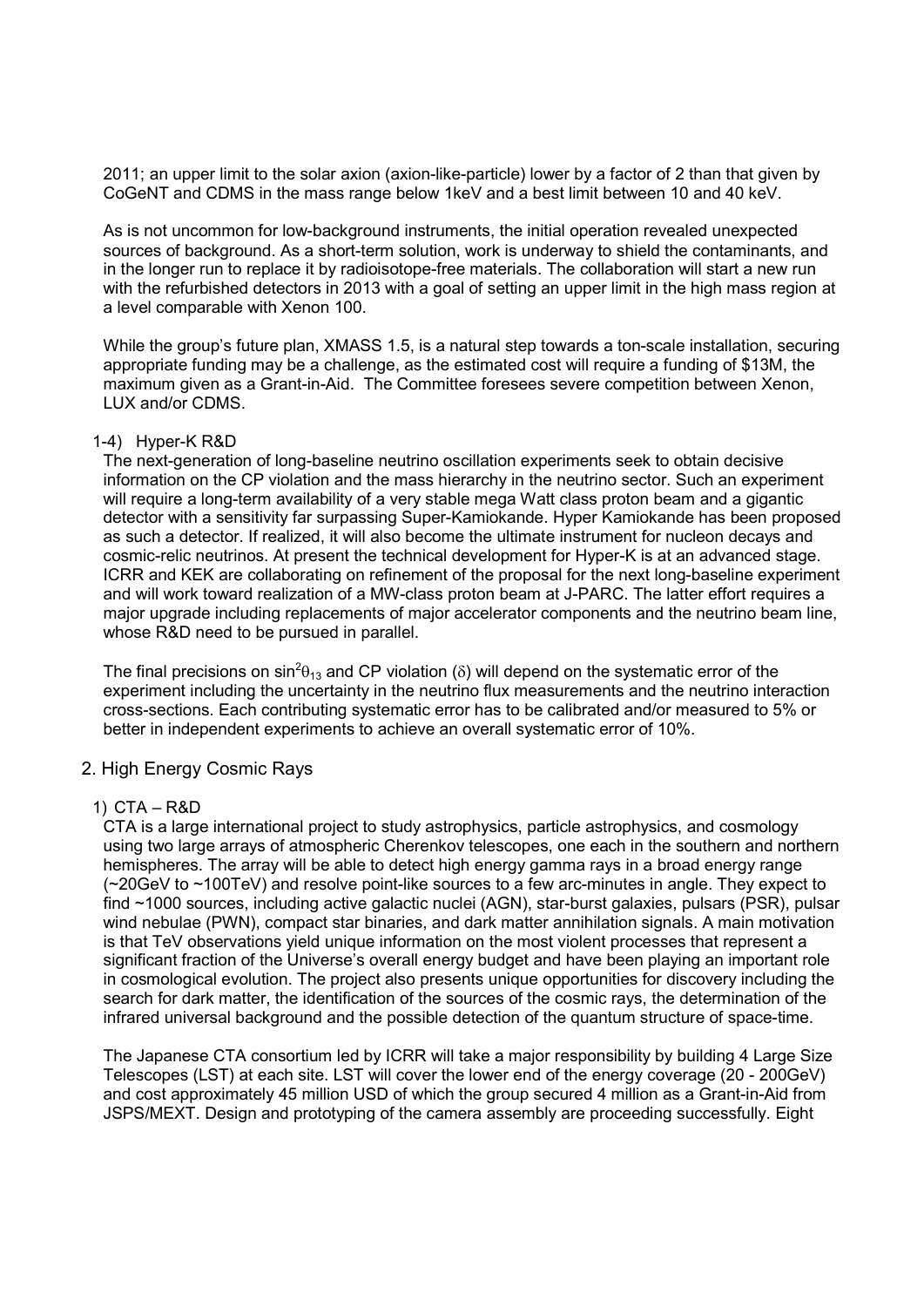hexagonal mirror segments have been produced and read-out electronics have been prototyped. The group is now designing the mechanical mount and actuator.

The plan is to complete one 23m mirror, install and operate at the construction site in 2016. While challenging, the risks are reduced because the telescope designed is grounded on experience with the construction and operation of the MAGIC telescopes. The present level of personnel is probably not sufficient to deploy the first mirror, photon sensor array and readout system at the construction site far from Japan in 2016. A bigger challenge will be to secure the funding of additional ~\$40MUS and build up the man power by 2016 for the deployment and operation of the four telescopes. Considering the importance of the project in high energy astrophysics in Japan, we encourage the PI, ICRR Director, and Japanese CTA consortium to lay a workable plan and begin to interact with the funding agents.

#### 2) Tibet AS – γ

The Tibet AS-γ, a joint Chinese/Japanese air-shower array, has been designed to study cosmic ray anisotropies at tens of TeV energies, to detect of sources in  $\gamma$ -rays at these energies and to measure the energy spectrum and mass composition of cosmic rays in the region of the knee at  $\sim 3 \times 10^{15}$  eV. The shadows of the moon and the sun in the high-energy cosmic-ray arrival direction have been used to map the magnetic fields in the solar system. Important measurements have been made on the Milagro and Fermi gamma-ray sources of which 7 are found to emit γ-rays up to at least 35 TeV: they are all correlated spatially with known pulsars. Emission from the Crab Nebula has been observed up to 40 TeV. Interpreting these data must be of interest to theorists working on acceleration processes in the High Energy Astrophysics and Theory group. The energy spectra of protons and of all charged particles have been measured suggesting that the mean mass of nuclear cosmic rays increases through the knee region.

The future strategy of the group is to upgrade the instrument by addition of muon detectors distributed in the array and burst detectors in the core region of the array. The plan for the muon detectors is to add 12 of which 5 are presently under construction: 4 funded by Japan and 1 by China. The plan for the burst detectors is to add 400 of which about one quarter are under construction. The muon detectors will enhance the ability to identify γ-rays and the burst detectors will help to differential protons and heavy ions.

Longer term plans to add a muon detector of  $10^4$  m<sup>2</sup> and 400 burst detectors should be encouraged. Additionally it would be helpful to develop interactions with the KASCADE group and other groups modeling nuclear cascades in the atmosphere so that data interpreted with improved hadronic interaction models.

#### 2-3) Telescope Array

The Telescope Array (TA) was constructed to check the results of the AGASA Observatory which showed no evidence of the spectral steepening predicted as the GZK cut-off. AGASA claimed detection of 11 events with energies greater than  $10^{20}$  eV. Absence of a steepening suggested that new exotic physics might lie in the energy range and check of the AGASA results became of the great importance in the field of cosmic ray physics.

The TA was built up at an impressive speed in Utah, USA, as an US-Japan collaboration. The array covers an area  $\sim$  7 times that of AGASA and has additionally 3 fluorescence detectors, allowing operation in the 'hybrid mode' with about 10% of events measured by both techniques. The fluorescence method enables the primary energy to be determined independently (at ~10% level) of the mass composition of the incident cosmic rays. The TA leadership has successfully integrated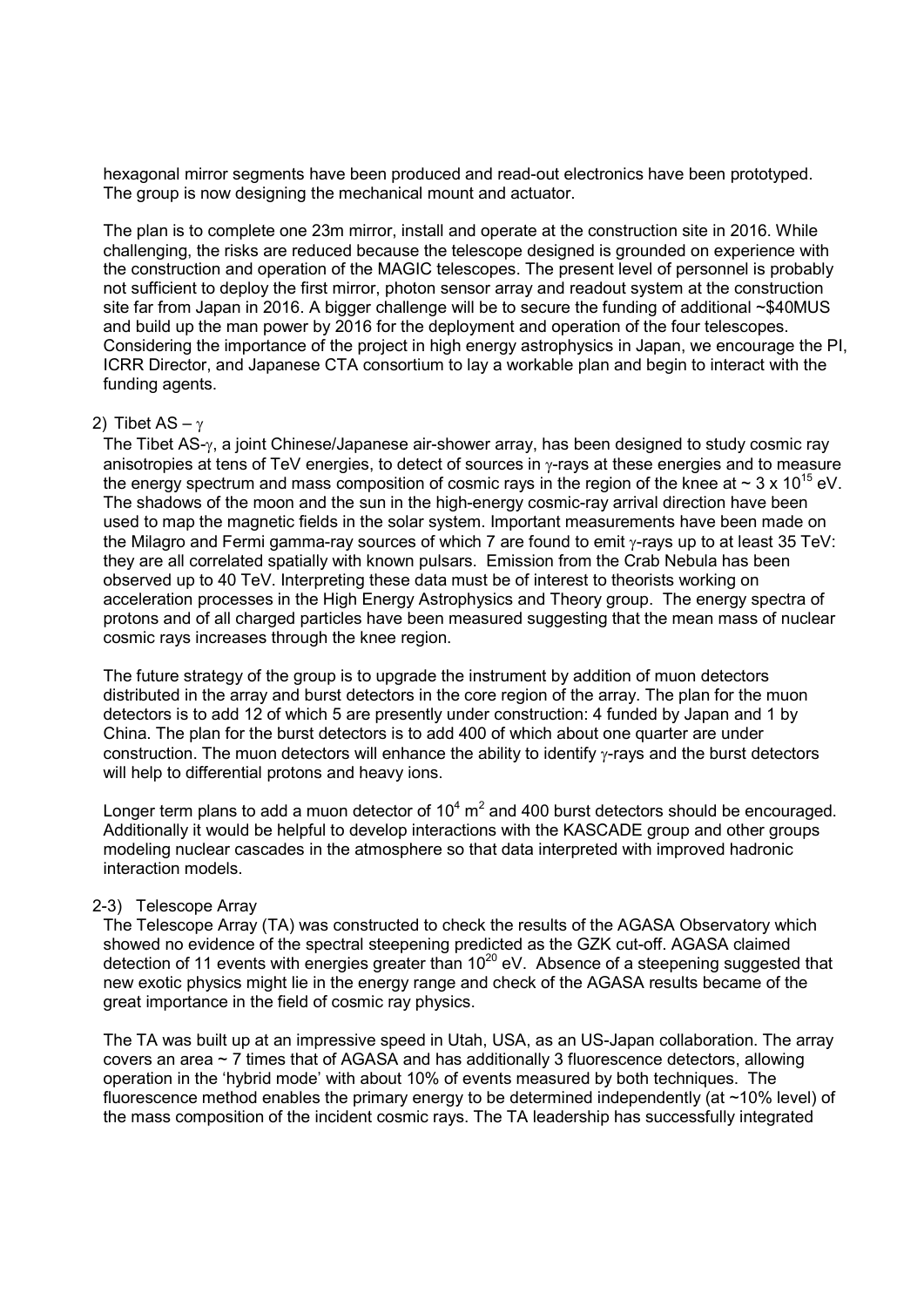140 scientists from 19 Japanese institutions and 17 ICRR scientists, into a major, high-profile, international project. The Japanese make up  $\sim$  60% of the manpower of TA.

An energy spectrum, based on nearly 3 years of observation (May 2008 to April 2011), has been published and shows strong evidence of a steepening at around  $4 \times 10^{19}$  eV, in good agreement with earlier results of similar statistical weight from HiRes and with a more extensive data set from the Auger Observatory. Whether or not this steepening is evidence of the GZK effect or of source exhaustion is still unclear. It has also been shown that the energy measurements by the fluorescence are about 1.27 times smaller than given by the surface array. A similar discrepancy has been noted by the Auger Collaboration. The reason for the 27% discrepancy is not yet known and needs to be explored.

At present there is a striking and puzzling disagreement between the analyses by Telescope Array and by Auger in the energy dependence of the shower maximum. Understanding the differences between TA and Auger is essential for a coherent interpretation of the valuable data sets. This matter needs to be resolved before supporting major funding for the future projects like World Observatory. Good relations exist between the two groups and there is a strong desire to understand the differences but these cannot be overcome unless TA accumulates data comparable to Auger.

There is a possibility that the differences between the TA and Auger observations may come from the difference in the source populations in the two hemispheres. Accordingly we strongly support the fund request of about 5 million USD to increase the TA area by a factor of 4. If funded, a 2-year period of building would realise an additional 10,680 km<sup>2</sup> sr yr by 2019. Non-Japanese funds should also be explored for this endeavor in addition to the new fluorescence detector that is expected to be funded by the US.

 While searching for funding of the extension, the group should concentrate its efforts on the continued running of TA in its present form, maximizing the output of science by applying the new energy calibration system (ELS), making comparative studies of the spectrum and arrival direction distributions from that part of the sky common to TA and the Auger Observatory.

#### 2-4) CANGAROO

The CANGAROO telescopes were the first Cherenkov telescopes in the southern hemisphere, pioneering the high-energy view of the southern sky. The CANGAROO I telescope with a 3.8 m mirror was operated from 1992-1998, followed by the CANGAROO II telescope with a 7 m dish, later expanded to 10 m. From 2002 to 2011, the CANGAROO III stereoscopic system of four 10 m telescope was built up and operated. Unfortunately, the potential of this installation could never be fully exploited, with CANGAROO I and II suffering from – at the time – poorly understood systematic effects in the image analysis, and with single-telescope images being rather susceptible to broken or noisy pixels. The CANGAROO III system also suffered from – in retrospect – less than ideal design choices regarding mirrors and electronics, and early degradation of the first 10 m telescope, so that only three telescopes could be used after 2005. A number of initial spectacular results reported by the CANGAROO instruments could not be reproduced by instruments such as H.E.S.S.

The last years have seen a careful and very systematic effort to review and – where appropriate – to correct earlier CANGAROO results; the ICRR members are to be congratulated for this very remarkable effort, and for the open discussion and clear documentation of their early work. Additionally more recent CANGAROO data have been used to confirm H.E.S.S. data on a range of sources. After the planned summary publication, this is the time to close this chapter of ICRR work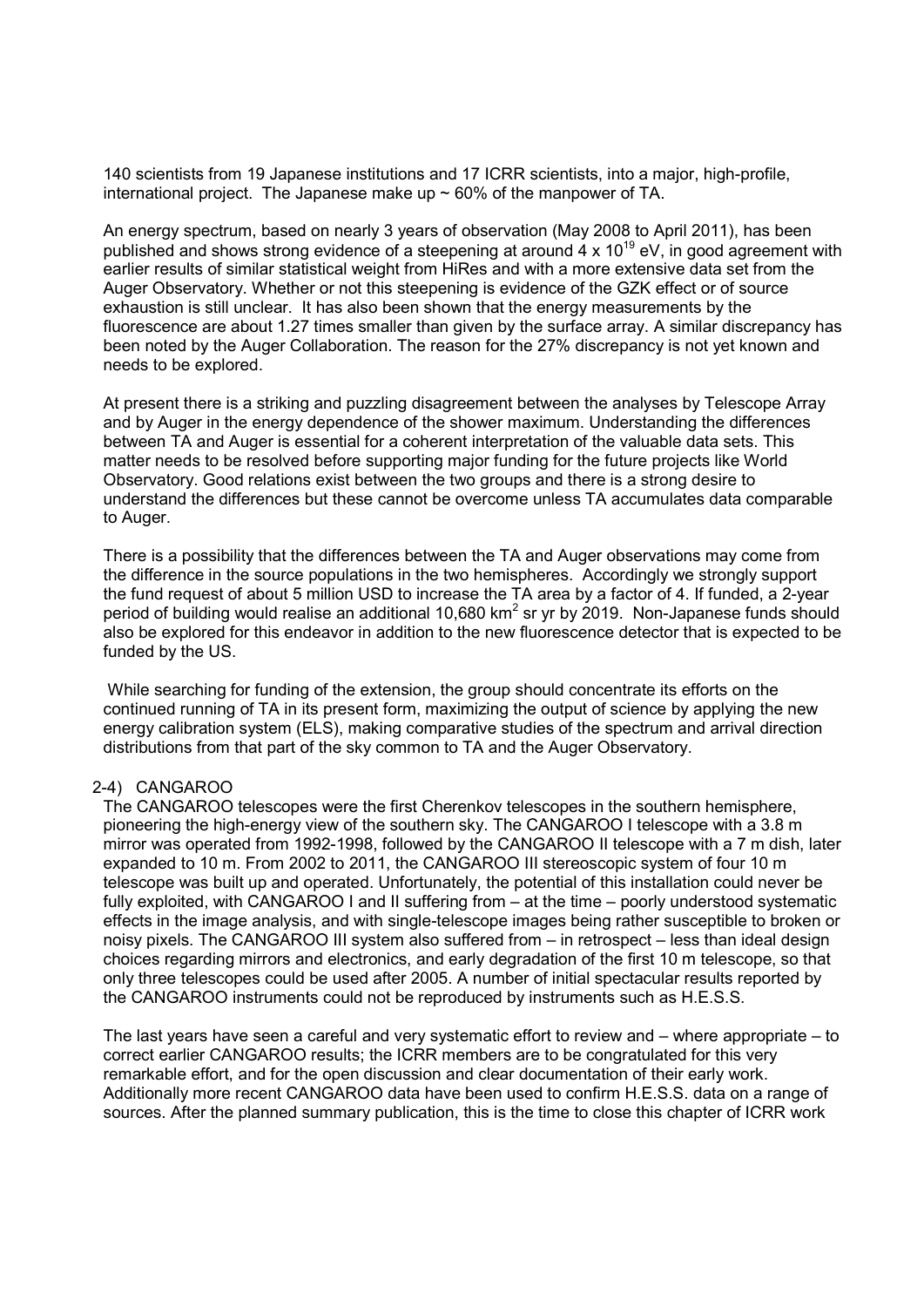and to concentrate on the planning and construction of CTA as the next-generation instrument which will be about 100 times more sensitive than CANGAROO III.

#### 2-5) Ashra

The Ashra wide-angle telescope represents a highly interesting and novel technological development, with a rather broad range of potential applications. The first Ashra telescopes operational in Hawaii have demonstrated the function of the concept.

However, the collaboration didn't take shape, and most of the telescopes are still to be completed. In this situation, ICRR will have to recognize Ashra as a highlight in instrument development and not to continue efforts towards full deployment.

#### 3. Astrophysics and Gravitational Wave

#### 3-1) KAGRA: Large Scale Construction

KAGRA is a 3 km long underground gravitational-wave detector under construction in Kamioka Mine. Funded in 2010 at a level of 9.8 billion yen (~100 million USD) for the detector construction plus 3.34 billion yen (~34 million USD) for tunnel excavation, KAGRA is the largest project in the past 20 years in the ICRR research portfolio. KAGRA will search for gravitational-wave events from compact binary mergers, supernova, neutron stars, and other possible gravitational-wave sources. The detection of gravitational waves will open a new window to astrophysics and particle astrophysics, and KAGRA will position ICRR as a world leader in the field. Most importantly, the addition of KAGRA to the global gravitational-wave network will bring significantly higher resolution in localizing gravitational-wave events in the sky. Sponsored by ICRR and the co-hosting institutions, NAOJ and KEK, KAGRA has formed an international collaboration with ~190 members, approximately 70% of which come from Japanese institutions and universities and 30% from oversea institutions and universities.

Unlike other large scale gravitational-wave interferometers currently under construction (Advanced LIGO and Advanced Virgo), KAGRA is designed with two innovations – underground operation (to reduce seismic noise) and cryogenic cooling of the test mass mirrors (to reduce thermal noise). KAGRA will be accomplished in two stages. Stage 1 (iKAGRA) will use room temperature mirrors and a Fabry-Perot Michelson interferometer configuration and will be operated in a short observational run in 2015 as a technology demonstrator. Stage 2 (bKAGRA) is the cryogenic dualrecycled Fabry-Perot Michelson interferometer designed for full sensitivity and is scheduled to be operational in 2017, with high sensitivity operations aimed for by 2018. Once operational at its design sensitivity, KAGRA will play a critical role in the global ground-based gravitational-wave network. An MOU for preliminary data sharing with the LIGO Science Collaboration and the Virgo Collaboration has been signed.

The Committee views KAGRA as the highest priority for ICRR in the next six-year period. Significant progress has been made in tunnel excavation at Kamioka, in the fabrication of beam tube segments for the vacuum system, and in the development of cryostats. A project structure has been developed, subsystem leaders have been named, and work on subsystems is moving forward.

Due to the nature of the review, the Committee was not asked to make a detailed technical evaluation of KAGRA. Nonetheless, the Committee identified two significant issues which we report on here. We feel that successfully addressing each of these issues is absolutely critical to the successful completion of KAGRA. The first issue is the need for increased funding. A detailed costing was not presented, but based on presentations the Committee estimates that approximately 1-2 billion yen  $($  $\sim$ 10 – 20 million USD) will be needed additionally. The second critical issue is a lack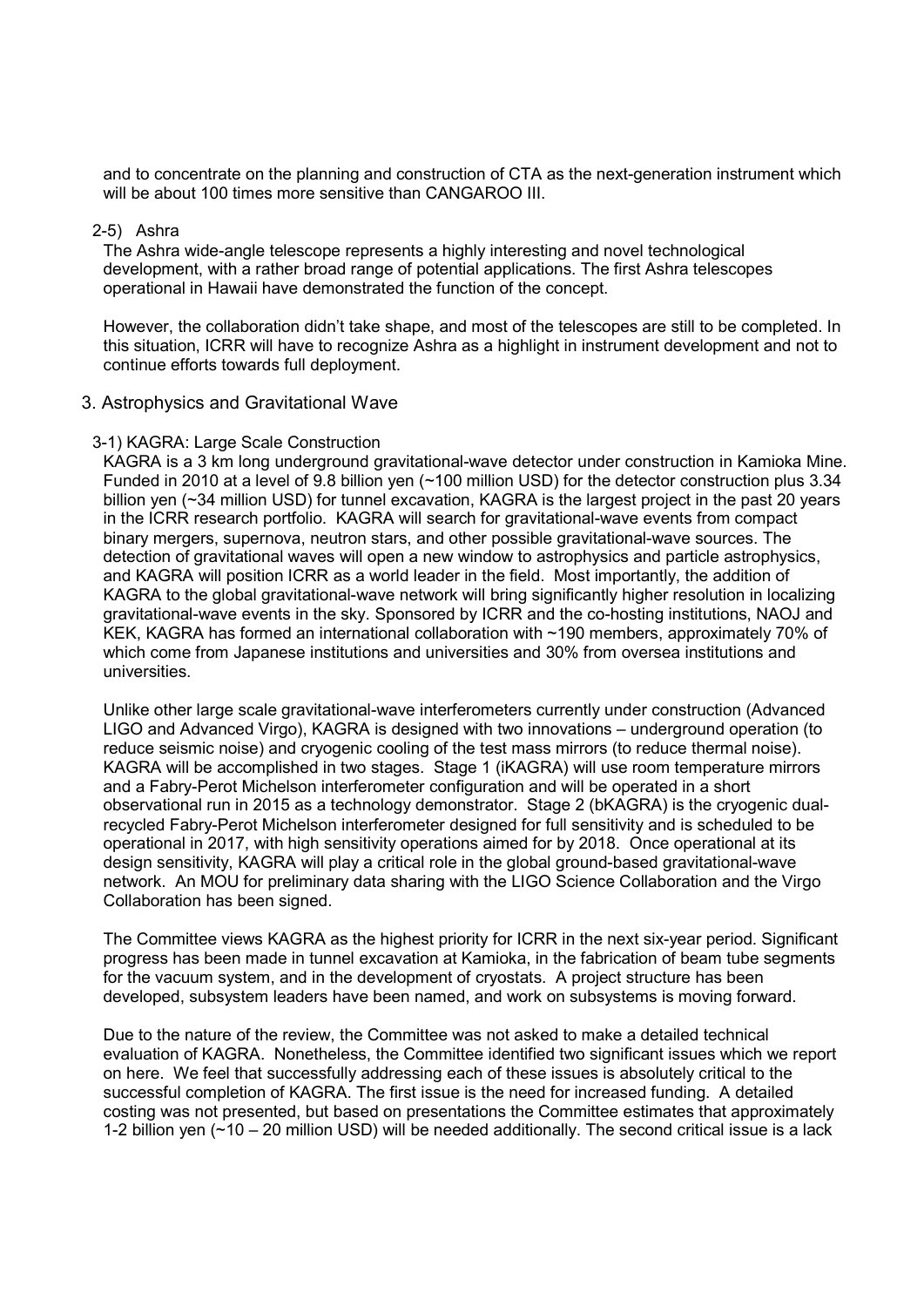of manpower. Although there is a large collaboration KAGRA has only ~33 FTEs (technical personnel included) working on KAGRA. Comparing with other gravitational-wave projects, the Committee felt this level of manpower is seriously inadequate. The Committee feels strongly that efforts to increase both the baseline funding and project manpower shortfall should be pursued with the highest priority. In addition to pursuing traditional funding sources (eg, MEXT, Japanese Grantin-Aid programs), it may be possible to grow the manpower base by establishing ties with other universities, particular local universities near the Kamioka site. The participation of KEK and its expertise in engineering will offset the shortfall. The Committee encourages ICRR to further involve the engineering expertise of KEK and recruitment of retirees from industry to the fullest extent.

#### 3-2) Observational Cosmology

This group made major contributions to the Sloan Digital Sky Survey (SDSS) and enhanced visibility of ICRR in this field. Important contributions of the Japanese SDSS group include the photometric system of SDSS. Many important papers have been published using this system. In the past 5 years, the cosmology group of ICRR has contributed to the morphological study of galaxies, the baryon acoustic oscillation, Type Ia supernovae and their host galaxies, and strong lensing of quasars. Some members participated in the resolution of the "missing baryon" problem by measuring reddening of distant quasars by dusts in the halo of lensing galaxies. This line of research has been carried to a new stage to determine the completion time  $(z<sub>0</sub>, 0)$  of reionization by precise measurements of Lynman-alpha luminosity with Subaru and Keck telescopes.

 The committee noted that younger staff are playing more active roles in observational projects with Subaru and Hyper Supreme-Cam (HSC), ALMA, HST and other telescopes. ICRR is now engaged in developmental works on HSC in close collaboration with NAOJ and Kavli-IPMU.

#### 3-3) High Energy Astrophysics (theory)

A new theory group has been created three years ago that describes itself as the "theoretical engine" for experimental high energy astrophysics at ICRR. It consists of the group leader and a tenured research associate to be hired this year, two postdocs and 4 graduate students. A theoretical team in support of the experimental program is an important part of institutes similar in size to ICRR. The members of the group cover the physics topics relevant to their task: the physics of cosmic accelerators, the physics of potential cosmic ray sources, solar system plasma physics as well as research on some more specialized problems such as the detection of dust grains with radio techniques and the detection of 'atmospheric" neutrinos produced at the surface of the sun. The work ranges from theoretical to something directly related to specific experiments. An example is the theoretical support for the electron imaging calorimeter CALET on board of the space station that will cover the GeV to PeV energy range. An example of the original work in the group includes the correlation study between giant radio pulses and excess in the hard X-ray pulses of the Crab pulsar.

#### 3-4) Theory

The theory group leads theoretical studies related to the research conducted at ICRR from the particle physics side. The group includes two staff positions, three postdocs, six graduate and three master students. Their present interests are typical of particle theory groups covering problems in cosmology and astroparticle and particle physics. Recent accomplishments include the study of nucleosynthesis in inflationary supersymmetric models, consequence of the larger-than-expected Higgs mass relative the expectation in supersymmetric models, and, constraints on dark matter particles and axions from cosmological observations. The group collaborates extensively with Kavli-IMPU scientists, which is bringing a significant benefit to ICRR.

The Committee was impressed with the level and quality of the scientific output of the Theory Group and encourages continued support by ICRR.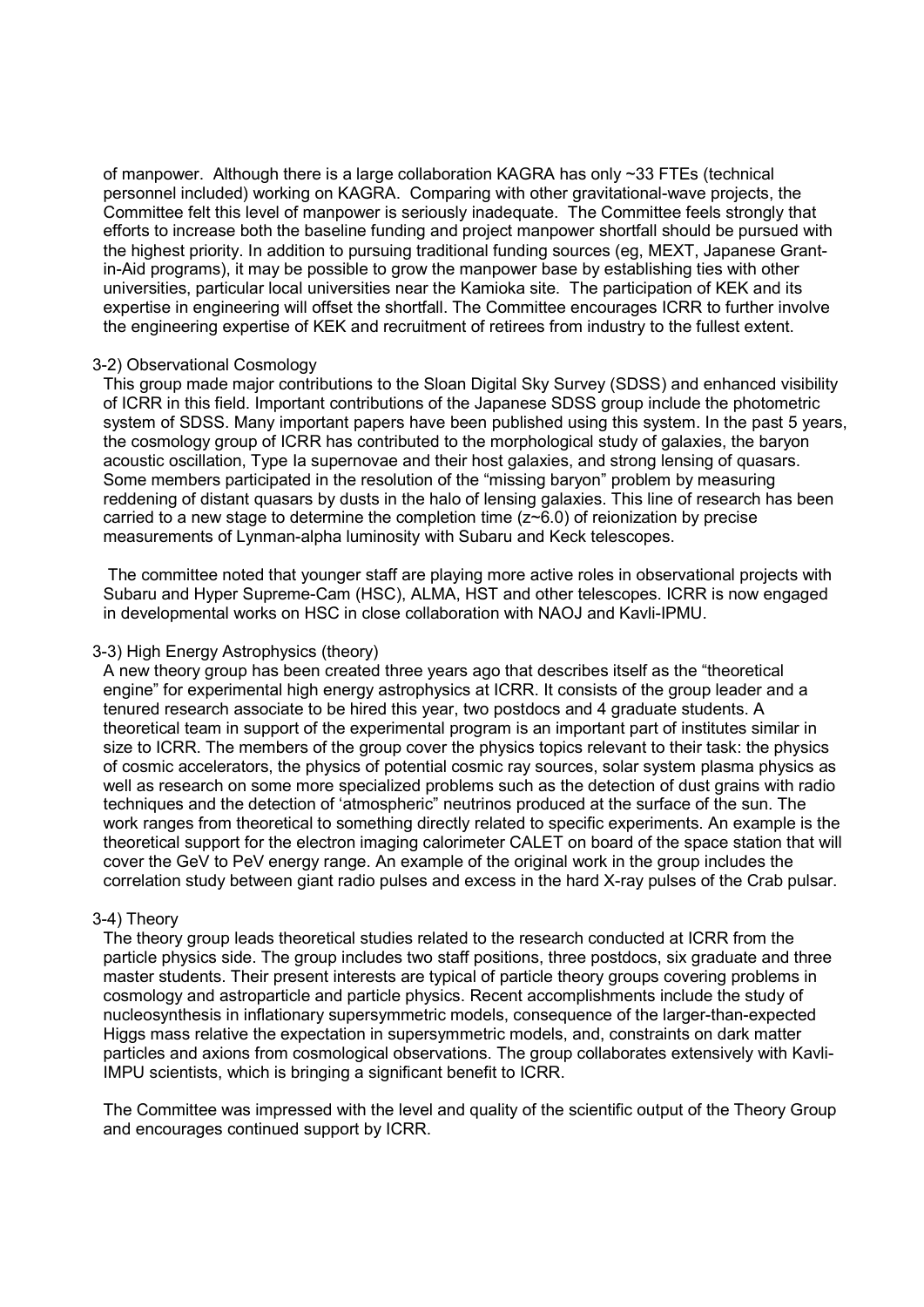#### 3-5) Primary Cosmic Rays

A number of groups in Japan have exploited the low-background facility that is maintained for studies of low-level radioactive isotopes at ICRR. In particular the ICRR group have made a variety of important measurement on  $^{14}$ C and  $^{10}$ Be in tree-rings and ice cores respectively to study long term variations in climate to 1 year accuracy.

Important studies have been made on the relationships between the solar cycle period and solar activities, and also of the relationship between climate and the variation of cosmic-ray intensity.

The staff member involved in this activity is moving from ICRR to a university faculty position. The committee recommends that the staff post thus released to be used to strengthen a high-priority area. However it important that this low background facility is maintained and supported by ICRR for the benefit of outside users.

# **III. Evaluation of fund requests and resource managements**

The experimental and observational research areas covered by ICRR have evolved rapidly in recent years and a few well-defined major research goals have been identified. They include discovery of CP violation in the lepton sector, resolution of the neutrino mass hierarchy, discovery or characterization of the dark-matter particle(s), understanding the cosmological dark energy, detection of gravitational waves and neutrinos from cosmic explosive events, and, characterization of high energy cosmic ray sources. Since the last ICRR External Review, various approaches to these exciting research topics have been proposed world-wide and their requirements on technologies and funding are understood reasonably well. To be competitive internationally each project is likely to consume a significant fraction of the resources available in one mid-size institution like ICRR. Hence all projects are seeking strong international collaborators and mid-size institutes like ICRR are becoming very selective in hosting or co-hosting projects.

The committee finds a similar trend among the projects at ICRR: they have grown in funding and human resource dramatically since the last external review. Historically Super-K was the only largescale project whose cost was at 100 million USD scale. Most other ICRR projects have been constructed on a few modest special designated funds (8-20 million USD) and/or Grants-in-Aid of a few million USD. Human resource requirements for these projects other than Super-K have been a few FTEs at ICRR. Most technical expertise has existed in the cosmic ray and/or neighboring communities. This situation is changing most drastically with coming of KAGRA.

Regarding KAGRA, the committee commends the long and hard works by the Japanese gravitational wave group and ICRR which brought it to reality. The big budget entails various responsibilities some of which are new to ICRR. The committee identified these responsibilities by referencing to experiences of LIGO in this report.

Super-K has become the flagship of ICRR after Kamiokande and T2K has been a natural extension to fully exploit Super-K as the far detector in the long-baseline neutrino experiment. The committee is strongly convinced that the two experiments (Super-K and T2K) have to remain at the top priority for production of scientific results at ICRR for the next several years or more. It also believes that ICRR has to remain involved and to extend its commitments in other selected areas while successfully completing KAGRA and operating Super-K, T2K, and KAGRA. High precision measurements on cosmic rays are very crucial to the study of the two central issues in the present cosmology, the dark matter and the dark energy. When confronted to the reality in funding and limitation in available positions, ICRR has to be very selective in choosing projects. Since ICRR has been supported by the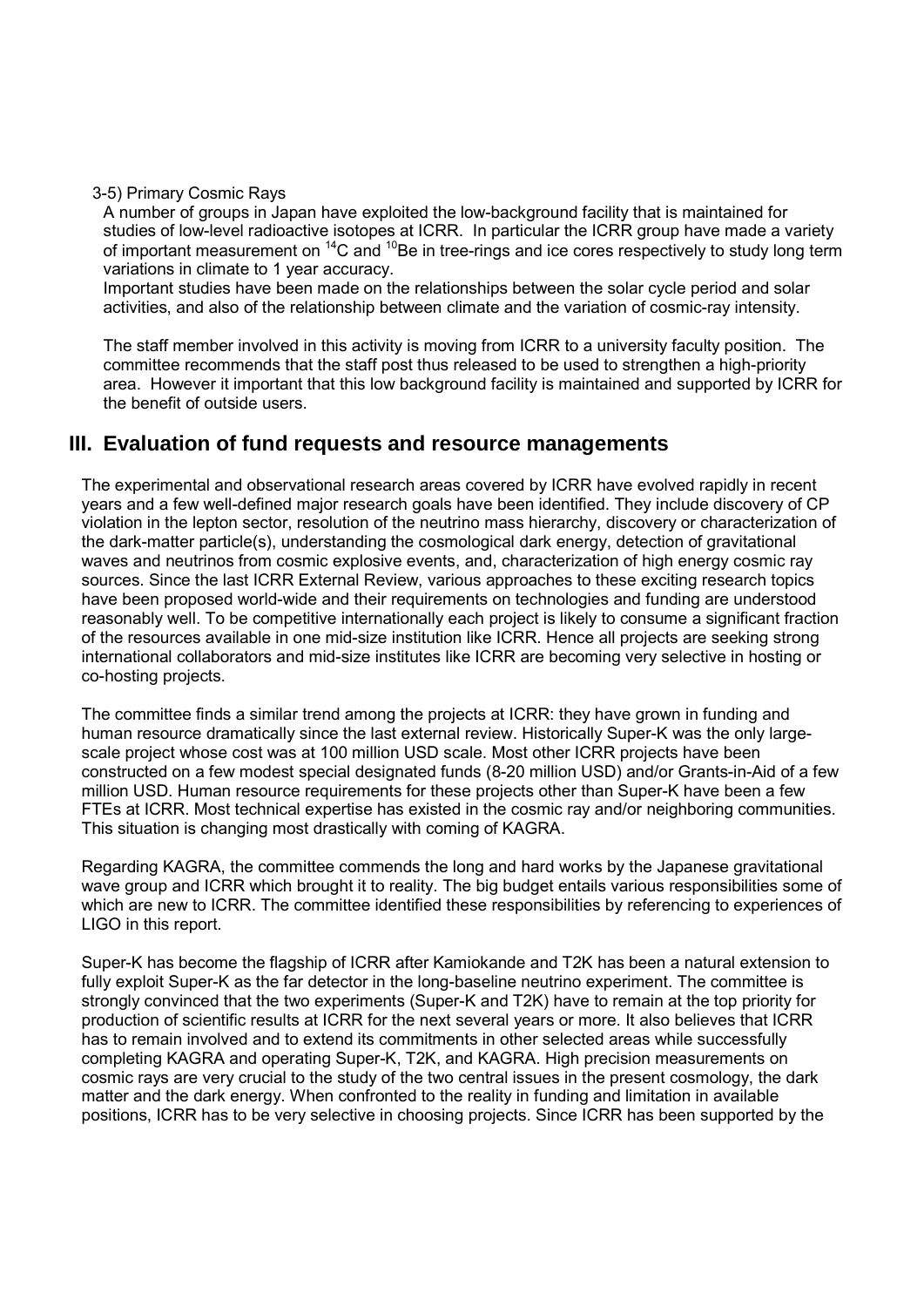Japanese cosmic-ray, astrophysics, and particle physics communities, a broader consensus will also be needed. The committee spent a significant time on these issues including two hearings from the strategic committee on astroparticle physics in Japan (Prof. Yoshitaka Itow) and the committee on the future projects in ICRR (Prof. Toshio Terasawa). The committee's recommendations on these issues can be found in this report.

# **IV. Evaluation of graduate education, relation with universities, and public outreach**

The committee is very pleased to see that ICRR has begun to make more efforts in reaching out to undergraduates on the main campus of University of Tokyo and on campuses of other universities. Visibility of ICRR faculty members as potential advisers has been rather low until now. Having an office for the ICRR faculty on the main campus (Hongo Campus) will enhance its visibility among undergraduate students. The committee is also pleased to hear that the ICRR Spring School targeted to undergraduates from Japanese universities has been successful and is bringing positive results. The committee also appreciates the extra efforts ICRR has put in organizing a series of public lectures in Toyama Prefecture near Kamioka and in Kashiwa.

ICRR's relation with the physics and astronomy departments of Univ. of Tokyo, National Astronomical Observatory (NAOJ), Kavli-IPMU, and KEK is becoming much more important. For the success of KAGRA and T2K, a long-term collaboration with NAOJ and KEK will be essential. Relation with Japanese cosmic-ray community (CRC) as well as the international communities participating in the collaboration will also become critical for the success of KAGRA..

# **V. Recommendations**

# A. Project selection

All faculty members are allowed to submit a proposal for grants in Japanese academic institutions if their superior (the director for ICRR) endorses the proposal, which follows more-or-less automatically. Some R/D proposals get funded and others fail, all without any consultation with the director. The allotted fund is most likely not enough and so is the available human resource. While building up KAGRA and launching other new projects, this management style will not work.

To carry out the research agenda in the next 10 years, the Director and scientists have to win funds most aggressively and manage its resources most effectively. ICRR has set up an internal refereeing mechanism for Grant-in-Aids submission in 2009. The committee urges ICRR to strengthen its function further. In the proposal form of high-priority projects, the director may add a paragraph explaining why they have been given higher priority at ICRR. The discretionary funds and staff positions have to be allocated accordingly.

# B. Engineering support

The committee notes that ICRR has significant disadvantage when compared with other comparable institutions outside Japan. Being in the Japanese university system, ICRR doesn't have job categories for high-level engineering and high-level technical works. The lack of such job categories has been supplemented partially by hard-working scientists and students. The level of expertise required for KAGRA is much higher and cannot be supplemented in the same way. The Director may have to negotiate with MEXT and University of Tokyo to solve this issue. Even then it will be difficult to build up professional engineering in ICRR alone and will require close cooperation with co-hosting institutions and collaborating industry.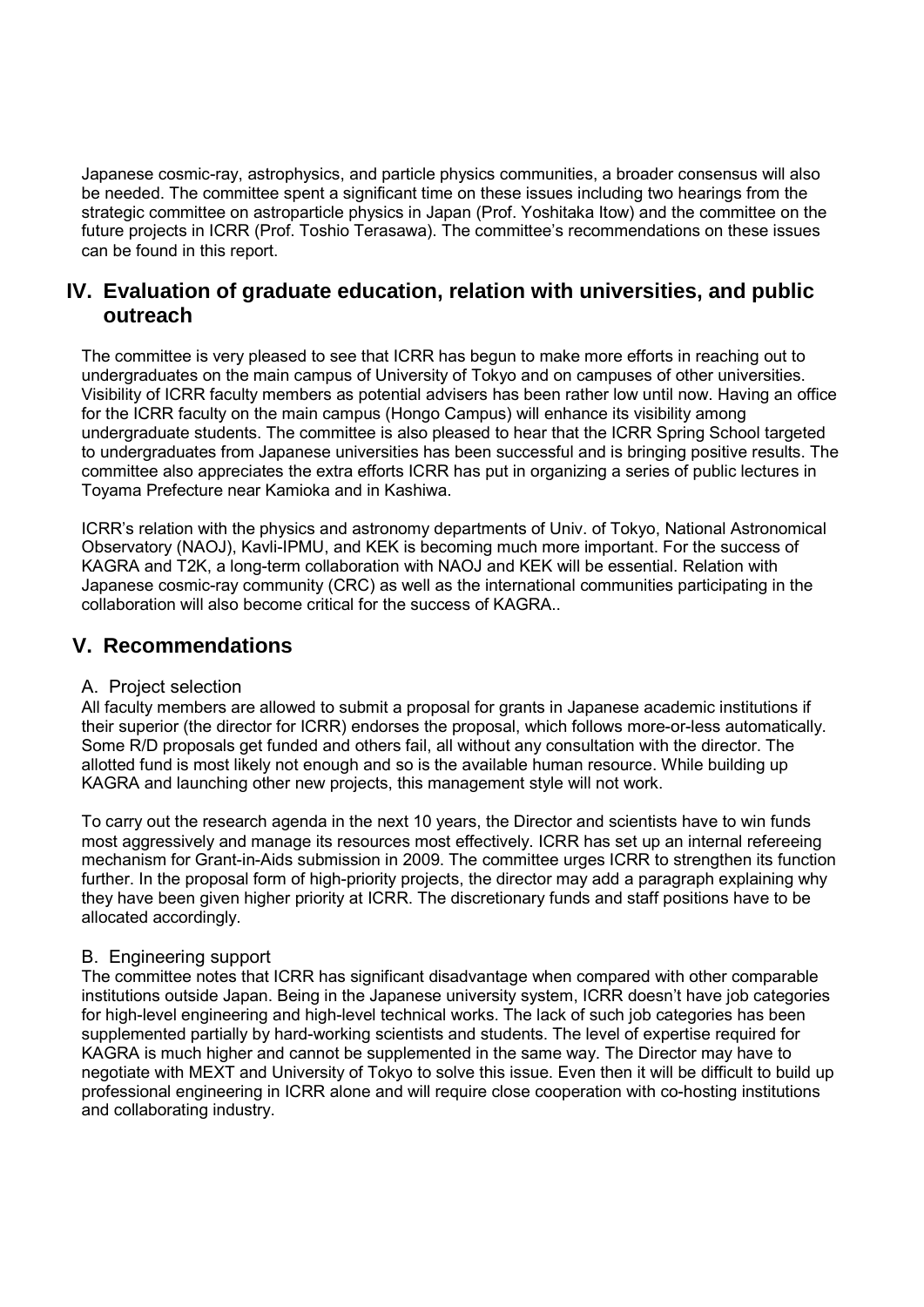#### C. Individual projects/programs

The committee reiterates that successful completion of KAGRA should be at the highest priority for ICRR until KAGRA will become operational in 2017-2018. For production of world-class scientific results, Super-K and T2K have to remain at the highest priority as long as they are the highest sensitivity neutrino experiments in the world.

The committee also recommends ICRR to remain involved in multiple world-class experimental highenergy astrophysics and non-accelerator particle physics projects/programs. The proponents are strongly encouraged to continue their scientific efforts to produce highest-level scientific outputs.

R&D efforts for the 2 future projects, CTA and Hyper-K, are well-advanced. The committee found that the level of funding and human resources required for Hyper-K is far beyond the current ICRR budget and man power and hence beyond the charge given to this committee. As for the CTA project, the committee believes that successful completion of the current CTA R&D will enable ICRR and Japanese CTA Consortium to build all Large Size Telescopes within the traditional funding level of ICRR. The challenge is coordination with the KAGRA funding schedule. Coordination within University of Tokyo, among co-hosting institutes, and related science communities will be required.

The committee found that the near-future upgrades proposed by Tibet-γ and Telescope Array have important scientific merits and can be completed with a large Grant-in-Aid each. The Director and ICRR faculty have to be selective in requesting Grant-in-Aids, coordinate with the collaborating non-Japanese funding agents, and maximize the science outputs as mentioned in the previous subsections.

# *Acknowledgments*

The 2013 External Review Committee extends sincere thanks to the Director Professor Takaaki Kijita, Professor Masahiro Teshima, ICRR staff and students, and Prof. Yoshitaka Itow of Nagoya University for sparing much time and effort for this review. Without their cooperation, the review process would have been more difficult and painful. The committee wishes that this report will prove useful for ICRR in formulating strategy to secure funds and in allocating resources to carry out its world-class research projects.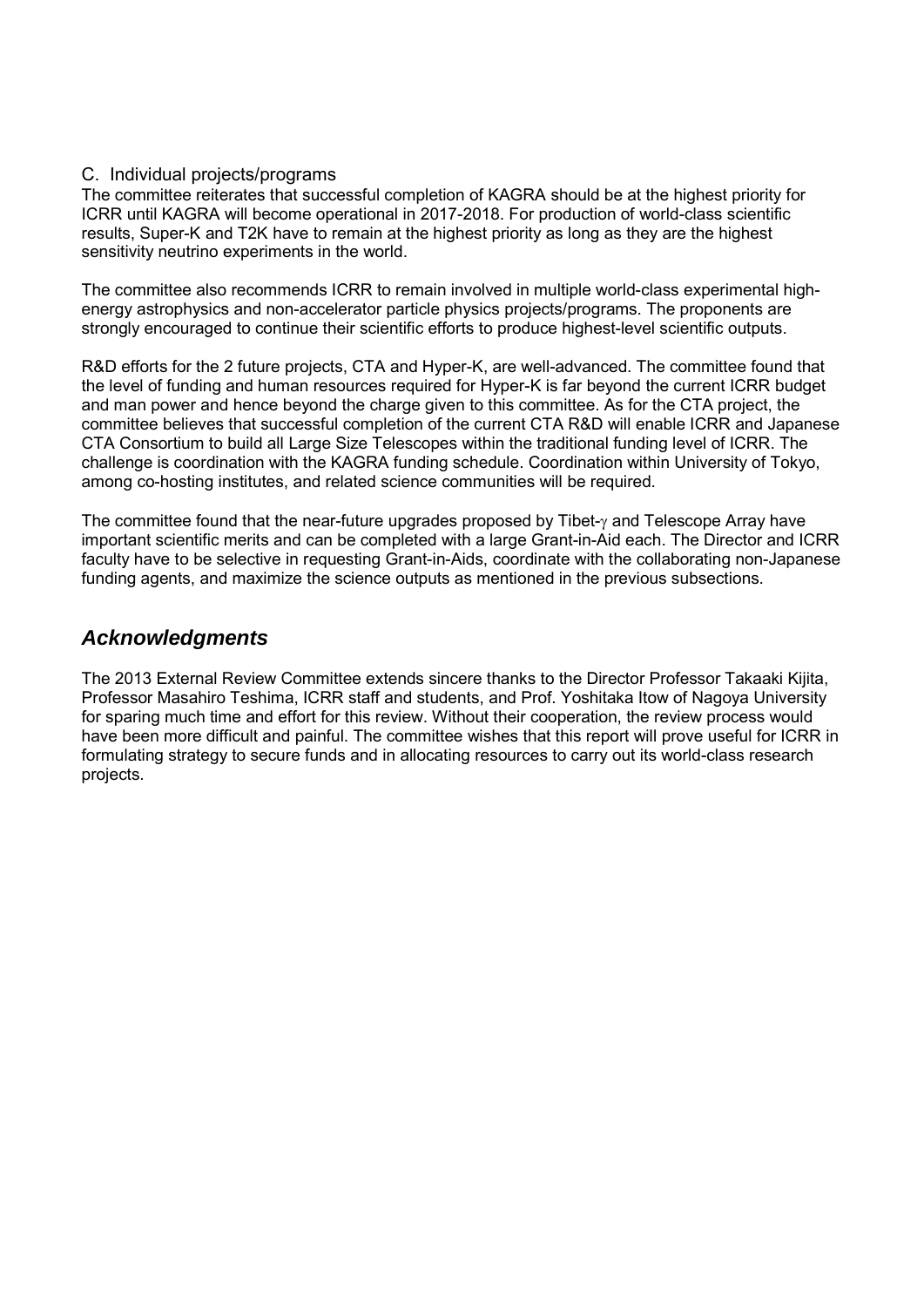# Appendix I: External review committee members

Halzen, Francis: Professor, University of Wisconsin-Madison

Hofmann,Werner: Director, Max-Planck-Institut für Kernphysik in Heidelberg

Kaifu ,Norio: Professor, The Open University of Japan and Director Emeritus, National Astronomical Observatory of Japan

Kamae, Tsuneyoshi (Chair): Professor emeritus, Stanford University and University of Tokyo.

Nishimura, Jun: Professor Emeritus, Institute of Space and Astronautical Science and the University of Tokyo.

Reitze, David: Executive Director, LIGO Laboratory, California Institute of Technology

Suzuki, Atsuto: Director General, High Energy Accelerator Research Organization (KEK)

Watson, Alan: Professor, University of Leeds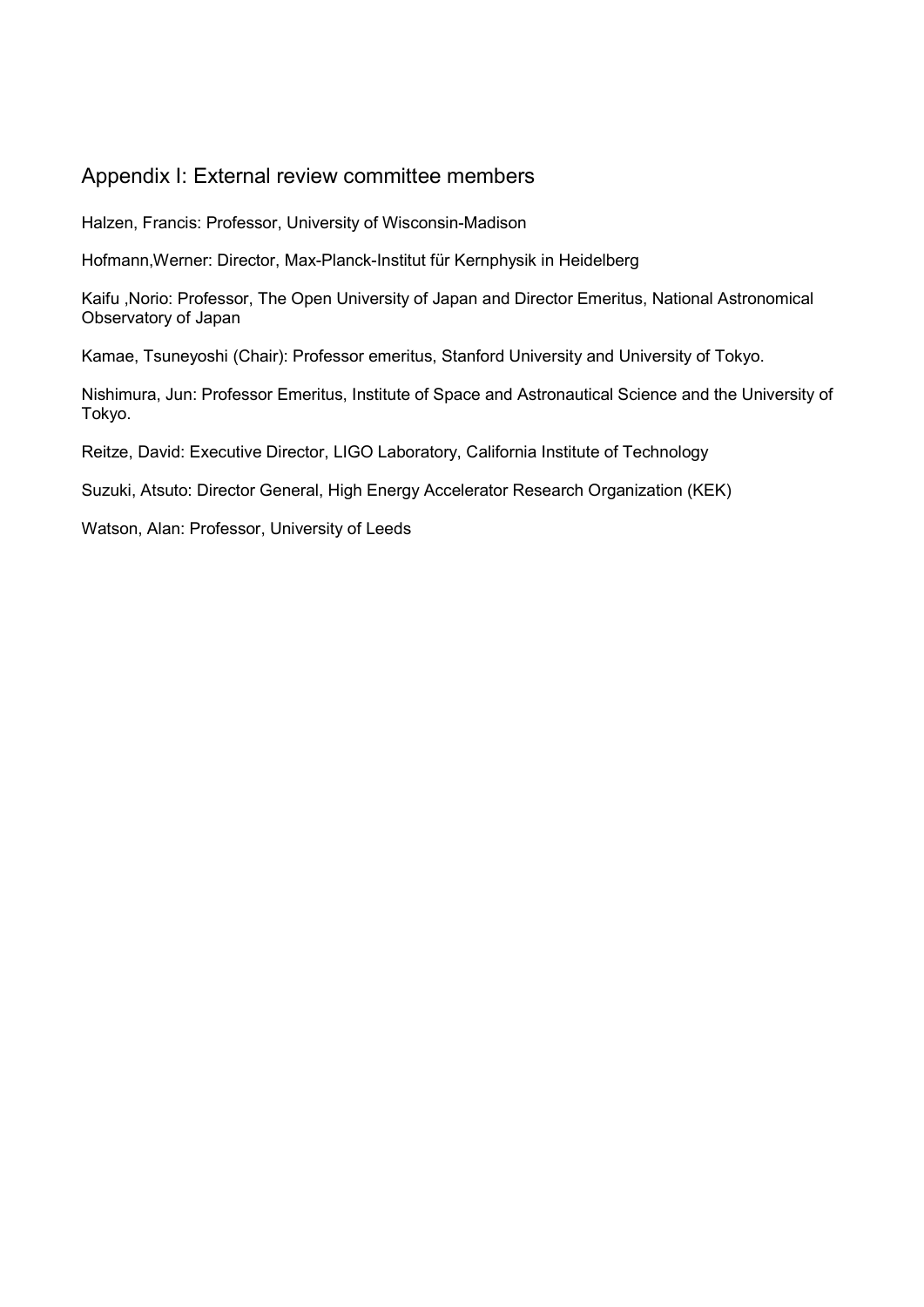# Appendix II: External review committee agenda

16. Jan. 2013 (Wed)

| 9:00<br>9:30<br>10:00<br>10:30<br>11:00                              | Pickup at Hotel<br>Arrival at ICRR<br>Coffee<br>Discussion on the review (Closed session)<br>Introduction of ICRR<br>Telescope Array                                                                                      | Takaaki Kajita<br>Hiroyuki Sagawa                                                                                             | Reviewers, Director, Secretary (30)<br>$(20+10)$<br>$(20+10)$                     |
|----------------------------------------------------------------------|---------------------------------------------------------------------------------------------------------------------------------------------------------------------------------------------------------------------------|-------------------------------------------------------------------------------------------------------------------------------|-----------------------------------------------------------------------------------|
| 11:30<br>12:00                                                       | <b>CANGAROO</b><br>Tibet AS-gamma                                                                                                                                                                                         | Takanori Yoshikoshi<br>Masato Takita                                                                                          | $(20+10)$<br>$(20+10)$                                                            |
| 12:30                                                                | Lunch                                                                                                                                                                                                                     |                                                                                                                               |                                                                                   |
| 14:00<br>14:30<br>15:00<br>15:30<br>16:00<br>16:30<br>17:00<br>17:15 | Ashra<br>CTA R&D<br>High Energy Astrophysics (theory)<br>Coffee<br><b>Gravitational Wave</b><br><b>Observational Cosmology</b><br><b>Primary Cosmic Ray</b><br>Discussion (Closed session)                                | Makoto Sasaki<br>Masahiro Teshima<br>Toshio Terasawa<br>Kazuaki Kuroda<br>Masami Ouchi<br>Hiroko Miyahara<br><b>Reviewers</b> | $(20+10)$<br>$(20+10)$<br>$(20+10)$<br>$(20+10)$<br>$(20+10)$<br>$(10+5)$<br>(30) |
| 18:00<br>20:30                                                       | Dinner at Cafeteria (Reviewers and ICRR members)<br>Return to Hotel                                                                                                                                                       |                                                                                                                               |                                                                                   |
|                                                                      |                                                                                                                                                                                                                           |                                                                                                                               |                                                                                   |
| 17. Jan. 2013 (Thu)                                                  |                                                                                                                                                                                                                           |                                                                                                                               |                                                                                   |
| 9:00<br>9:30                                                         | Pickup at Hotel<br>Arrival at ICRR<br>Coffee                                                                                                                                                                              |                                                                                                                               |                                                                                   |
| 10:00                                                                | Super-K                                                                                                                                                                                                                   | Yoichiro Suzuki                                                                                                               | $(30+10)$                                                                         |
| 10:40<br>11:05                                                       | T <sub>2</sub> K                                                                                                                                                                                                          | Yoshinari Hayato<br>Masato Shiozawa                                                                                           | $(15+10)$<br>$(15+10)$                                                            |
| 11:30                                                                | Hyper-K R&D<br><b>XMASS</b>                                                                                                                                                                                               | Shigetaka Moriyama                                                                                                            | $(20+10)$                                                                         |
| 12:00                                                                | Theory                                                                                                                                                                                                                    | Masahiro Kawasaki                                                                                                             | $(20+10)$                                                                         |
|                                                                      | 12:30 Lunch with young scientists at the lecture hall in the Kashiwa research complex building 6F                                                                                                                         |                                                                                                                               |                                                                                   |
| 14:30<br>14:50<br>15:10<br>15:40                                     | Interim report from Cosmic Ray Committee (CRC)<br>Yoshitaka Itow (15+5)<br>Interim report from the future planning committee of ICRR<br>Toshio Terasawa (15+5)<br>Discussion (Closed session) Reviewers<br>(30)<br>Coffee |                                                                                                                               |                                                                                   |
| 16:00<br>17:30                                                       | Interviews with project, A, B, C, D,,,, Reviewers + individual project leader (90)<br>Discussion (Closed session) Reviewers                                                                                               |                                                                                                                               | (30)                                                                              |
| 18:30                                                                | Dinner at the restaurant Kisoji with division leaders                                                                                                                                                                     |                                                                                                                               |                                                                                   |

20:00 Return to Hotel